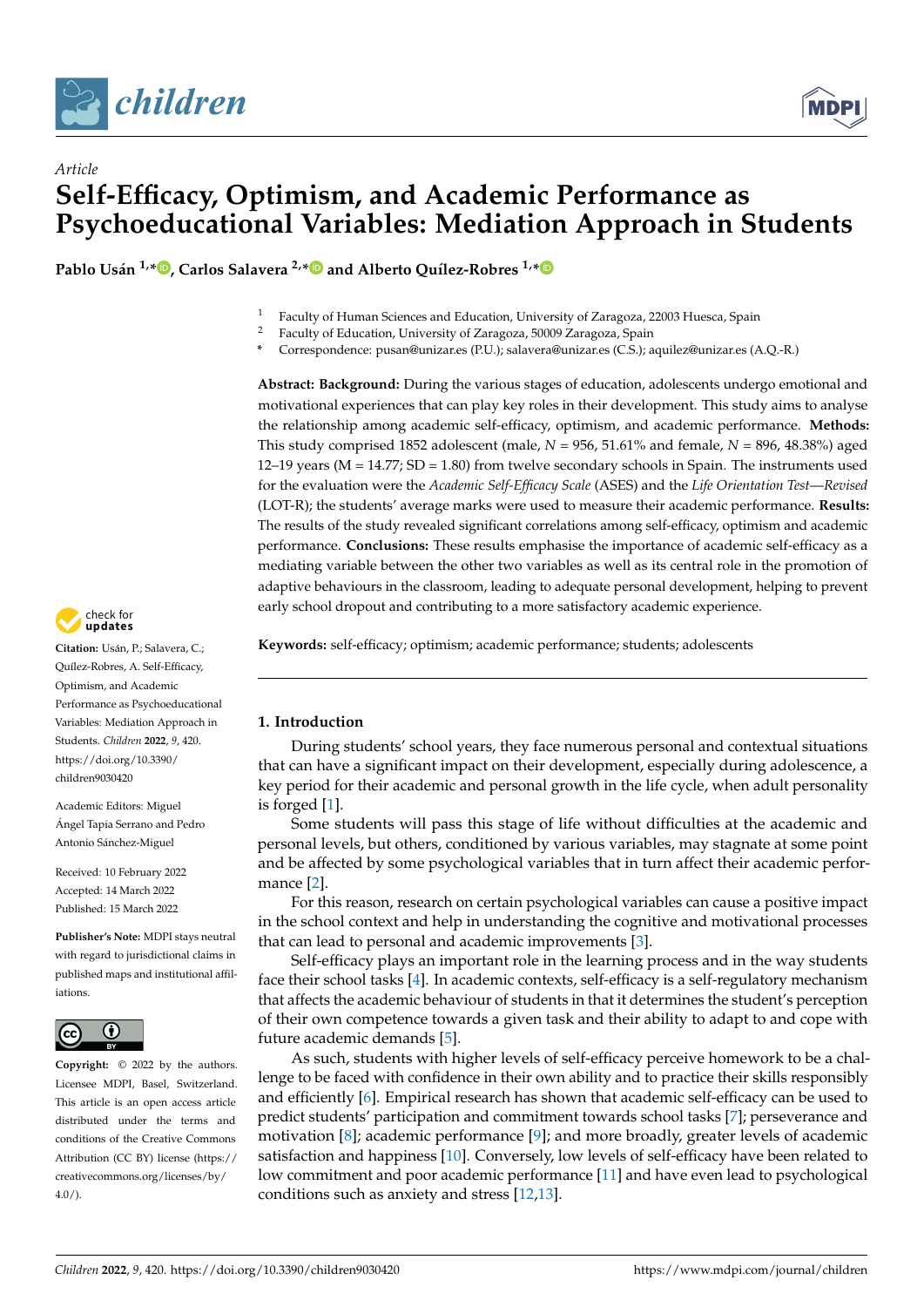Another important variable for self-perception in a variety of contexts is optimism, defined as a more or less stable set of positive expectations concerning future experiences [\[14\]](#page-7-13).

Optimism is a personal pre-disposition that mediates between external conditions and the way we interpret them, affecting decision-making processes. While optimistic individuals tend to respond positively to adverse events, hence overcoming them, less optimistic individuals are less capable of responding to negative, critical, and even traumatic experiences [\[15\]](#page-7-14).

The existing literature on optimism in academic contexts established that this factor can be used to predict other psychological variables. Optimistic students who use adaptive coping strategies [\[16\]](#page-7-15) and present higher levels of personal and academic self-efficacy [\[17\]](#page-7-16) are more likely to meet their personal and academic targets [\[18\]](#page-7-17), are less vulnerable [\[19\]](#page-7-18), present higher levels of self-concept and self-esteem, and are more assertive [\[20–](#page-7-19)[22\]](#page-7-20).

In short, optimism plays a crucial role in the way individuals confront everyday experiences, especially during adolescence, during which their adult personality is formed [\[14\]](#page-7-13).

Finally, academic performance is understood as the quantitative/qualitative assessment of academic achievements during the learning process [\[23\]](#page-7-21). The scientific literature has been based mainly on two measures that assess and determine the academic performance of students: from a quantitative point of view, obtaining school grades and, from a more qualitative point on view, focused on their personal variables and context [\[24\]](#page-7-22).

On the one hand, average for school grades has always served as a representative evaluation of students' academic performance [\[25\]](#page-7-23). On the other hand, certain authors defend other types of evaluations as being better representatives of academic performance such as the number of repeated school years and even the time dedicated to student assimilation [\[26](#page-7-24)[,27\]](#page-7-25).

Academic performance in adolescents is a broad construct that has been approached from some perspectives and theoretical references. Gónzalez [\[28\]](#page-7-26) emphasises the intrapersonal factors that determine the personality of adolescent students; Fierro, Almagro, and Sáenz-López [\[29\]](#page-7-27) focus on all of those socio-emotional variables, especially the motivational processes that direct the behaviour of students. Pulido and Herrera [\[30\]](#page-7-28) attached importance to the value of the influence of sociodemographic variables in the context closest to the student body.

For all of these reasons, following the study by Méndez [\[31\]](#page-7-29), studies that advocate the interactive processes of students are necessary to learn first-hand about other variables that directly influence the academic performance of students not only to improve their grades but also to work with all of the underlying variables that affect personal development in students [\[32\]](#page-8-0).

In this way, there are not many manuscripts that relate study variables to academic performance or other variables that play important roles in the study of factors that determine academic performance. Therefore, the objective of this research was to analyse the relationship among the variables self-efficacy, optimism, and academic performance in adolescent students.

The two main hypotheses of this investigation were as follows:

- (a) Self-efficacy is linked to optimism and academic performance, stimulating adaptive behaviours;
- (b) The relationship between optimism and students' academic performance will be mediated by self-efficacy.

#### **2. Materials and Methods**

# *2.1. Sample*

The study population comprised 1852 students (male, *N* = 956, 51.61% and female, *N* = 896, 48.38%) in 12 schools, with ages ranging 12–19 years (M = 14.77; SD = 1.80). The inclusion criteria were the ability to read and communicate, as a necessary condition to understand the questionnaires. Incomplete questionnaires (29) and students with cognitive disorders, which hampered a complete understanding of the questionnaires, were excluded.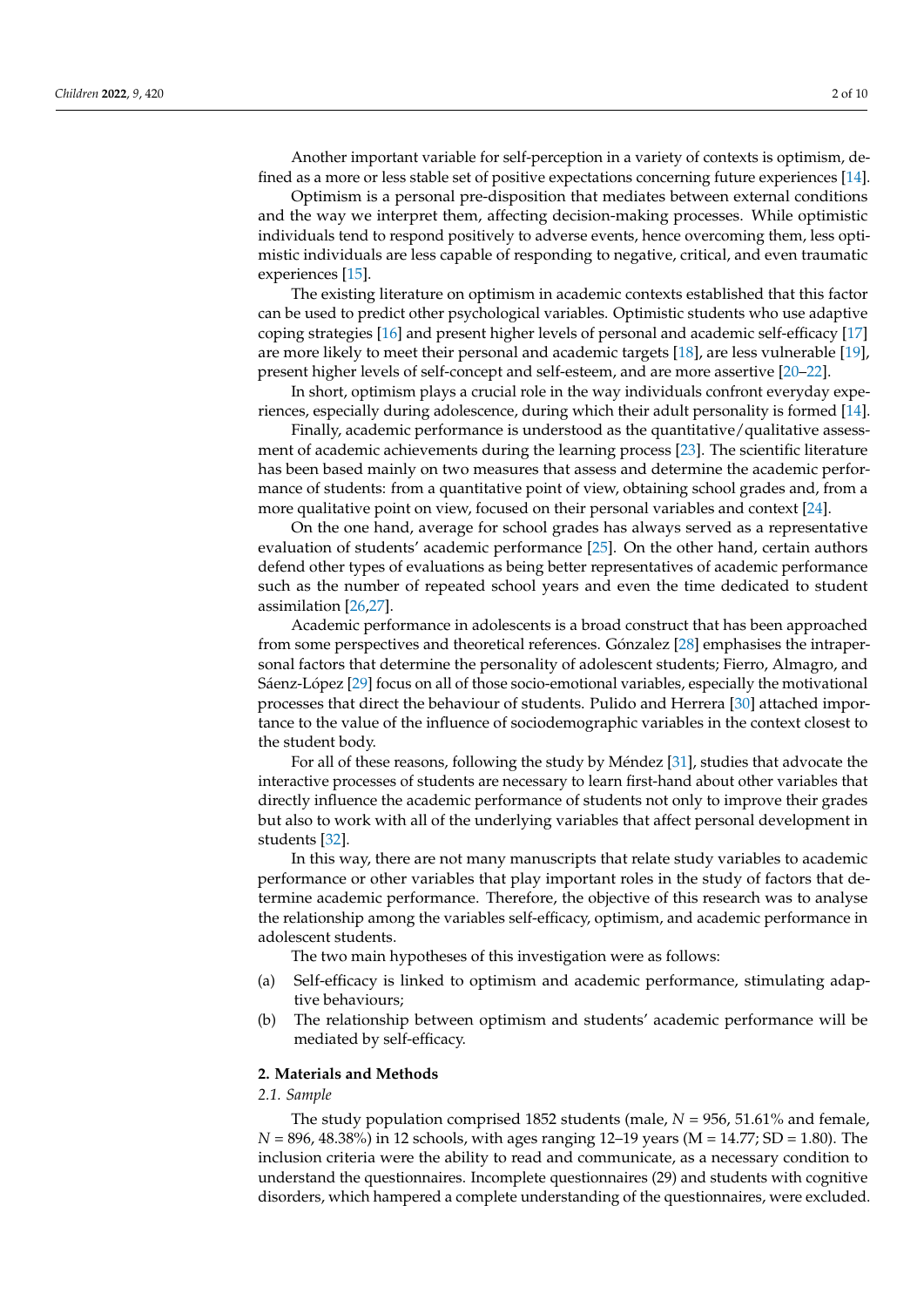The different schools in the sample were chosen by simple random sampling through the completion of a questionnaire; 98.89% of questionnaires were returned and counted.

First, with the objective to evaluate the self-efficacy of students, the *Academic Self-Efficacy Scale* (ASES) was used, validated by García, Inglés, Torregrosa, Ruiz, Díaz, Pérez, and Martínez (2010) for adolescent students [\[33\]](#page-8-1). The scale comprises 10 individual items to evaluate self-efficacy in an academic context (for example, "I am convinced that I can carry out outstanding exams"). The responses to the questionnaire ranged from 1 to 5 points on a Likert-type scale, where 1 point means "Strongly disagree" (1) and 5 points means "Strongly agree" (5). The value of Cronbach's alpha was 0.91, demonstrating high reliability in school environments, resulting in a Cronbach's alpha in our study of 0.89.

Concerning optimism, Scheier, Carver, and Bridges's (1994) [\[34\]](#page-8-2) *Life Orientation Test*— *Revised* (LOT-R) was translated and validated into Spanish for adolescents by Ferrando, Chico, and Tous (2002) [\[35\]](#page-8-3). The scale includes six items, three of which are positive statements (for example, "I am always optimistic about my future") and the other three being negative statements (for example, "I hardly ever expect things to go my way"). The answers to the questions were determined on a scale from 1 to 5 points on a Likert-type scale, where 1 point means "Strongly disagree" (1) and 5 points means "Strongly agree" (5). The value of Cronbach's alpha was 0.78, demonstrating high reliability in academic and school environments, resulting in a Cronbach's alpha in our study of 0.79.

Finally, the variable academic performance was evaluated on the basis of the average marks in the first trimester, ranging from 0 to 10 (minimum/maximum). This variable is widely used and regarded as an effective predictor of students' academic performance  $[25,36,37]$  $[25,36,37]$  $[25,36,37]$ . For our study, this variable yielded a Cronbach- $\alpha$  of 0.86.

# *2.2. Protocol*

The questionnaires were handed out to the students in their classrooms. All students from each school receiving the questionnaire on the same day provided signed informed consent from the parents/guardians in advance, coordinated with the school's management. At all times, parents and students were informed of the objectives of the investigation and that their participation was voluntary, which is in line with the ethical directives set out in the Declaration of Helsinki (2000) [\[38\]](#page-8-6). The protocol was endorsed by the Opiics Research Group (46\_20R, 2020–2022) (Psychology and Sociology Deparment of he University of Zaragoza, Zaragoza, 5009). Questionnaires were anonymous and confidential, and students could opt out at any point in the process.

#### *2.3. Data Analysis*

First, to establish the sociodemographic data of the students, descriptive statistics of the variables sex, age, academic year, type of study, and number of repetitions for the academic year and the variables self-efficacy, optimism, and academic performance were analyzed. After performing the descriptive analysis, bivariate correlations were made between the three study variables using IBM SPSS v26.0. Subsequently, a cluster analysis was executed to compare the sample in three significant groups, with each other using Kmeans in a cluster. Finally, a bootstrapping mediation analysis (10,000 runs) was performed in order to give the proposed model adequacy and confidence using a confidence level of 5% and  $p \leq 0.05$  at the significance.

#### **3. Results**

#### *3.1. Demographic Variables of the Study*

The study comprised 1852 adolescent (male,  $N = 956$ , 51.61% and female,  $N = 896$ , 48.38%) aged 12–19 years (M = 14.77; SD = 1.80), as shown in Table [1.](#page-3-0)

#### *3.2. Descriptive Variables of the Study*

The values for the variables self-efficacy, optimism, and academic performance are highly variable, as illustrated in Table [2.](#page-3-1)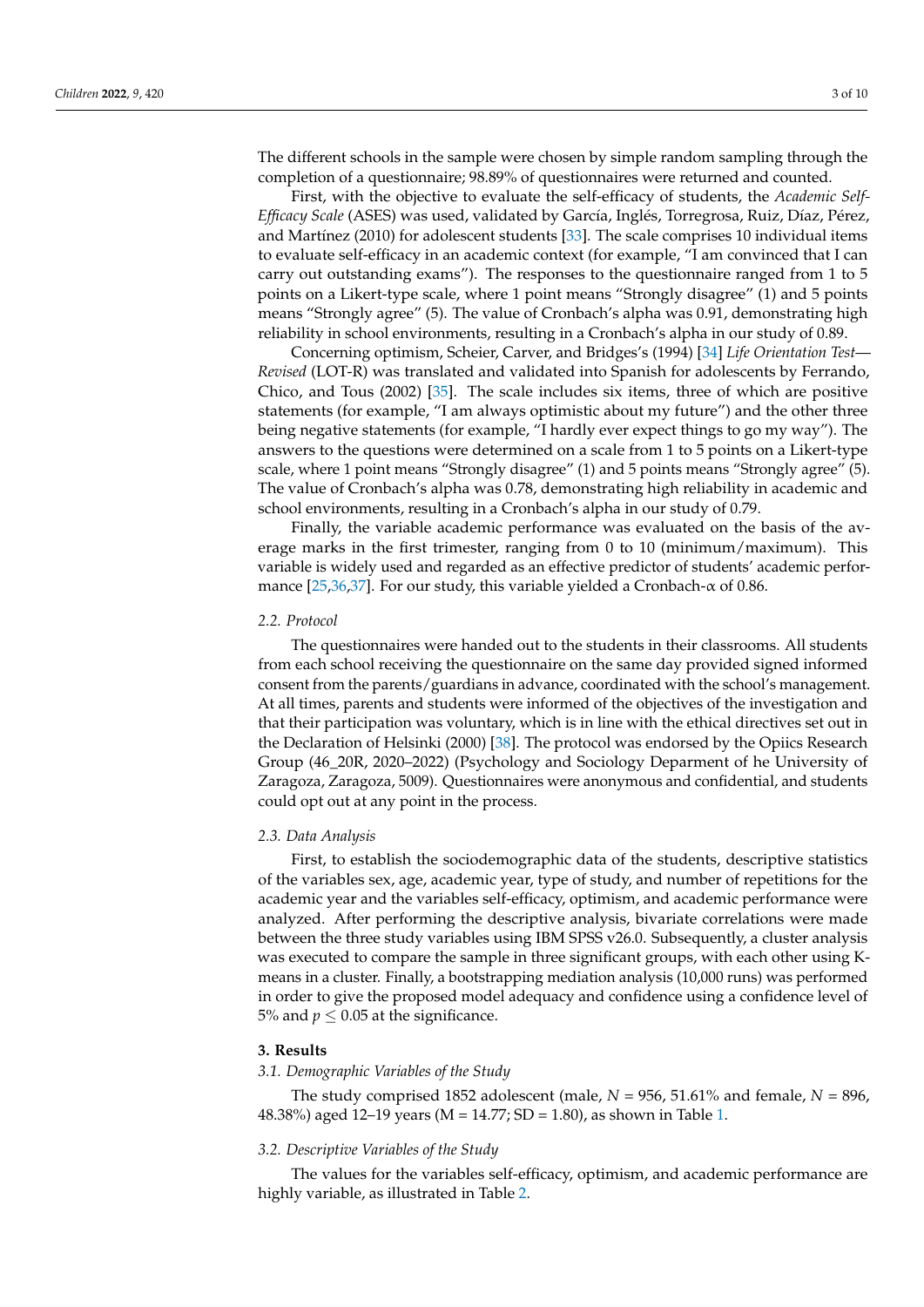Optimism was shown to be of little statistical significance and slightly higher in males (Cohen's  $d = 0.285$ ). Males scored slightly higher in the variable self-efficacy, while females scored slightly higher in academic performance.

|                                                                  |                                                     | $\boldsymbol{N}$ | $\%$  |
|------------------------------------------------------------------|-----------------------------------------------------|------------------|-------|
|                                                                  | Male                                                | 956              | 51.58 |
| Gender (Male-Female)                                             | Female                                              | 896              | 48.41 |
|                                                                  | 12                                                  | 208              | 11.23 |
| Years $(12-17)$                                                  | 13                                                  | 272              | 14.68 |
|                                                                  | 14                                                  | 279              | 15.06 |
|                                                                  | 15                                                  | 421              | 21.38 |
|                                                                  | 16                                                  | 396              | 18.92 |
|                                                                  | 17                                                  | 172              | 9.28  |
|                                                                  | 18                                                  | 83               | 4.48  |
|                                                                  | 19                                                  | 21               | 1.14  |
| Academic year * (1°ESO-2ª BACH)                                  | $1^\circ$ ESO $*$                                   | 263              | 14.20 |
|                                                                  | $2^{\circ}$ ESO                                     | 326              | 17.60 |
|                                                                  | $3^{\rm o}$ ESO                                     | 286              | 15.44 |
|                                                                  | $4^{\circ}$ ESO                                     | 494              | 26.67 |
|                                                                  | $1^\circ$ BACH                                      | 373              | 20.14 |
|                                                                  | 2º BACH                                             | 110              | 5.93  |
| Repeated course (Yes-No)                                         | Yes                                                 | 420              | 22.67 |
|                                                                  | N <sub>o</sub>                                      | 1432             | 77.32 |
| Type of school (Public-Private)                                  | Public                                              | 1204             | 65.01 |
|                                                                  | Private                                             | 648              | 34.98 |
| $\sqrt{2}$<br>(TCO 44/10 45/10)<br>$\cdot$ $\cdot$<br>$\sqrt{2}$ | $1/D$ $1$ $C$ FF $1/$ $1/$ $1/$ $1/$ $1/$ $1/$ $1/$ | 1.11             |       |

<span id="page-3-0"></span>**Table 1.** Sociodemographic features of the sample.

\* Refers to Spanish stages (ESO: 11/12–15/16 years old)/(BACH 16/17–18–19 years old).

<span id="page-3-1"></span>**Table 2.** Descriptive values of the variables.

|                      | <b>Total</b> |      | Male |      | Female |      |           |
|----------------------|--------------|------|------|------|--------|------|-----------|
|                      |              | sd   |      | sd   |        | sd   | Cohen's d |
| Self-Efficacy        | 3.24         | 0.68 | 3.28 | 0.68 | 3.20   | 0.68 | 0.117     |
| Optimism             | 3.56         | 0.81 | 3.68 | 0.77 | 3.45   | 0.84 | 0.285     |
| Academic Performance | 2.92         | 1.17 | 2.85 | 1.16 | 2.98   | 1.19 | $-0.110$  |

# *3.3. Correlational Analysis of the Study*

As seen in Table [3,](#page-3-2) we can observe some correlations in all variables, which are related in different ways. Self-efficacy is positively correlated with optimism (*r* = 0.375) and academic performance  $(r = 0.370)$ , while optimism showed a much weaker correlation with academic performance  $(r = 0.106)$  than self-efficacy  $(r = 0.375)$ 

<span id="page-3-2"></span>**Table 3.** Values of the correlational analysis.

| Self-Efficacy        |           |          |      |
|----------------------|-----------|----------|------|
| Optimism             | $0.375**$ |          |      |
| Academic Performance | $0.370**$ | $0.106*$ |      |
| Mean $(X)$           | 3.24      | 3.56     | 2.98 |
| SD.                  | 0.68      | 0.81     | 1.17 |
| Cronbach's alpha     | 0.89      | 0.79     | 0.86 |
|                      |           |          |      |

\*\* Correlation significant at the 0.01 level. \* Correlation significant at the 0.05 level.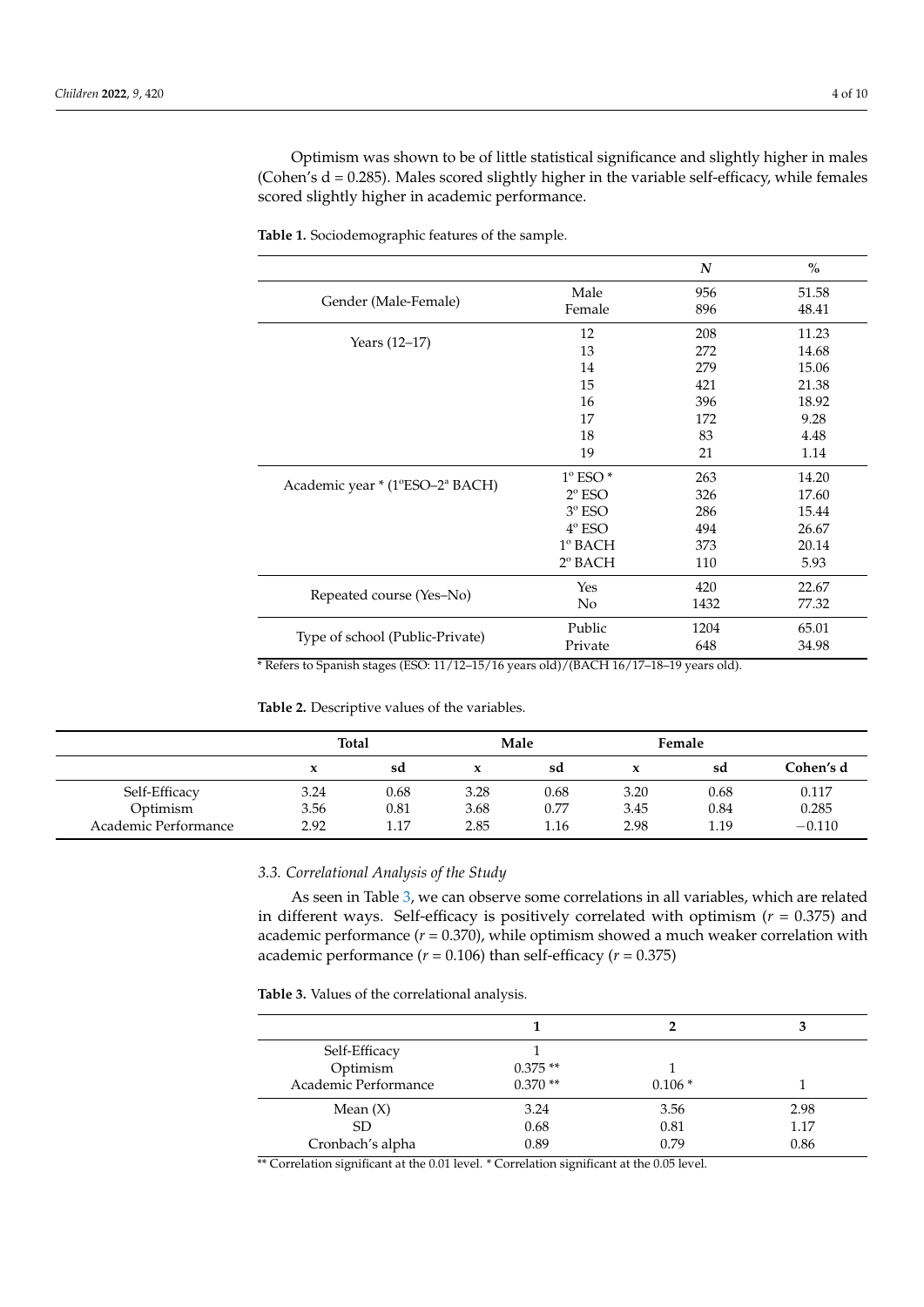#### *3.4. Cluster Analysis of Statistically Significant Groups of the Students*

Three significant groups were made through a K-means cluster analysis to divide the students into three significant groups among them.

Group n<sup>o</sup> 1 (*N* = 596, 32.18%) was characterised by low scores in self-efficacy, optimism, and academic performance; Group º2 (*N* = 616, 33.26%) presented variable scores, with near average scores in self-efficacy, high scores in optimism, and poor academic performance; finally, Group n° 3 ( $N = 640$ , 34.55%) was characterised by high scores in self-efficacy, optimism, and academic performance, as illustrated in Table [4.](#page-4-0)

<span id="page-4-0"></span>**Table 4.** Values of the cluster analysis.

|                      | <b>Total Sample</b> |      | Group $n^{\circ}$ 1<br>$(N = 596, 32.18\%)$ |      | Group $n^{\circ}$ 2<br>$(N = 616, 33.26\%)$ |      | Group $n^{\circ}$ 3<br>$(N = 640, 34.55\%)$ |      |
|----------------------|---------------------|------|---------------------------------------------|------|---------------------------------------------|------|---------------------------------------------|------|
|                      | x                   | sd   | X                                           | sd   |                                             | sd   |                                             | sd   |
| Self-Efficacy        | 3.24                | 0.68 | 2.59                                        | 0.52 | 3.29                                        | 0.46 | 3.79                                        | 0.44 |
| Optimism             | 3.56                | 0.81 | 2.75                                        | 0.63 | 3.92                                        | 0.55 | 3.97                                        | 0.60 |
| Academic Performance | 2.92                | 1.17 | 2.59                                        | 1.12 | 2.12                                        | 0.90 | 3.99                                        | 0.45 |

*3.5. Mediation of the Effects of Self-Efficacy between Optimism and Academic Performance of Students*

To establish whether the relationship between optimism and academic performance is mediated by self-efficacy, we used MACRO by Hayes (2018) [\[39\]](#page-8-7) in SPSS Process 3.0 (v 26.0), continuing the methodology proposed by Tal-Or, Cohen, Tsarfati, and Gunther (2010) [\[40\]](#page-8-8).

In Figure [1,](#page-4-1) we can see that self-efficacy plays a significant mediating effect on the relationship between optimism and academic achievement. Thus, the results indicate a mediating effect of optimism (VI) on self-efficacy of 0.31 m and a mediating effect of selfefficacy on academic performance (VD) of 0.66; in both cases, *p* > 0.001, which therefore, is statistically significant. Zero was not included in the bootstrap interval,  $B = 0.20$ ,  $SE = 0.03$ , and 95% [CI 0.14, 0.28], so it can be stated that mean self-efficacy has a positive relationship with optimism and academic performance.

<span id="page-4-1"></span>

Figure 1. Values of the mediating role of self-efficacy in the variables of the study.

These findings establish that optimism by itself does not have a direct significant effect on academic performance (−0.05, *p* < 0.10) but that its combination with self-efficacy does, yielding a result of  $0.15$ ,  $p < 0.001$  (direct effect + indirect effect), with the proportion of variance being explained by the model  $R2 = 0.37$  \*\*\*.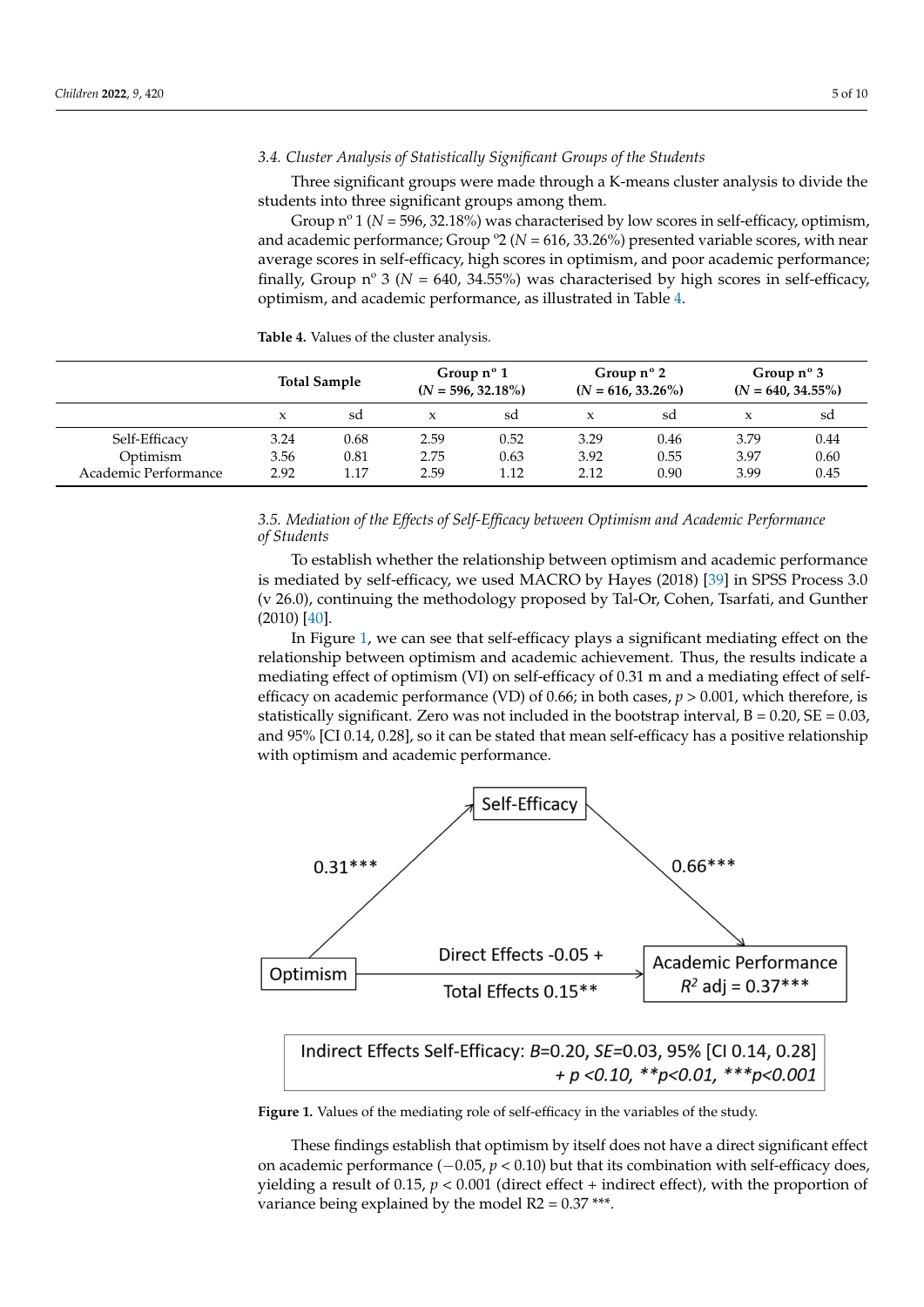These results suggest the role that self-efficacy plays in its relationship with optimism and academic performance, and the practical implications that it may entail.

#### **4. Discussion**

The results of our research aimed to analyse the intrinsic relationship among selfefficacy, optimism, and academic performance on a sample of school-age adolescents.

The first hypothesis raised was confirmed based on our findings. Namely, the results show that self-efficacy is positively correlated with optimism and academic performance.

Our finding is in line with other studies in the scientific literature. Alejos (2018) [\[41\]](#page-8-9) established a relationship between academic self-efficacy and optimism as key factors in student happiness; De Besa, Gil, and García (2019) [\[42\]](#page-8-10) showed that various individual psycho-social features determine the level of optimism, such as self-efficacy and learning strategies; Rand (2018) [\[43\]](#page-8-11) showed the close relationship between optimism and selfefficacy in adolescent students in a study that dealt with self-confidence and hopes for the future; Fínez and Morán [\[44\]](#page-8-12) drew a link between intrapersonal self-evaluation factors, such as self-concept, self-esteem, and self-efficacy, and resilience in adolescent students; finally, Liu et al. (2018) [\[45\]](#page-8-13) pointed out that self-efficacy and optimism can be used to predict student subjective wellbeing.

On the other hand, the relation between self-efficacy and academic performance has been paid greater attention in a scholarly context. Some studies establish a direct relationship between these variables; Avalos, Oropeza, Ramírez, and Palos (2018) [\[46\]](#page-8-14), and Galleguillos and Olmedo (2017) [\[47\]](#page-8-15) found statistically significant correlations between self-efficacy and academic performance; Castro (2020) [\[48\]](#page-8-16) drew a similar link in both primary and secondary school contexts.

Other studies have examined the relationship between self-efficacy and academic performance in broader studies that take into consideration more variables, such as study strategies, coping styles, resilience and self-esteem, the development of creativity, and commitment and motivation towards school tasks [\[9,](#page-7-8)[28,](#page-7-26)[49](#page-8-17)[,50\]](#page-8-18).

The second hypothesis that we made in the investigation was also confirmed; that is, self-efficacy remained as a mediating variable between optimism and academic performance. In this way, we can affirm that the academic self-efficacy of the adolescent students in the study influences the relationship between the other two variables. However, these results must be carefully commented on since, although they present bidirectional correlations with each other, optimism is a poor predictor of academic performance; that is, the effect of the former on the latter is not statistically significant.

The current scientific literature is divided about this issue. Some studies find that optimism can predict academic performance: for example, Pulido and Herrera (2018) [\[51\]](#page-8-19) in a sample of secondary school students and Kolovelonies and Goudas (2018) in primary school students, among others [\[52](#page-8-20)[–54\]](#page-8-21). Other studies, however, argue against the predictive value of optimism over academic performance [\[17](#page-7-16)[,55](#page-8-22)[,56\]](#page-8-23), in agreement with our own results.

The results suggest that self-efficacy plays a mediating role between the other two variables, which only emphasises the importance of this variable for adolescent students, especially by mediating between optimism and academic performance. This has relevant practical implications.

There are some investigation that examine these variables from different points of view, but no previous investigation have directly addressed the mediating role of self-efficacy in the relationship with optimism and academic performance. Alhadabi and Karpinski (2020) [\[57\]](#page-8-24) established the mediating role of self-efficacy between more intrinsically oriented academic motivations and school performance; Usher, Li, Butz, and Rojas (2019) [\[58\]](#page-8-25) reached similar conclusions with a sample of students in different educational tiers; Avalos, Oropeza, Ramírez, and Palos (2018) [\[46\]](#page-8-14) established the mediating role of self-efficacy in the relationship with academic skills and achievements; Cerezo et al. (2019) [\[59\]](#page-8-26) established a direct correlation between training in self-regulated learning strategies and an increased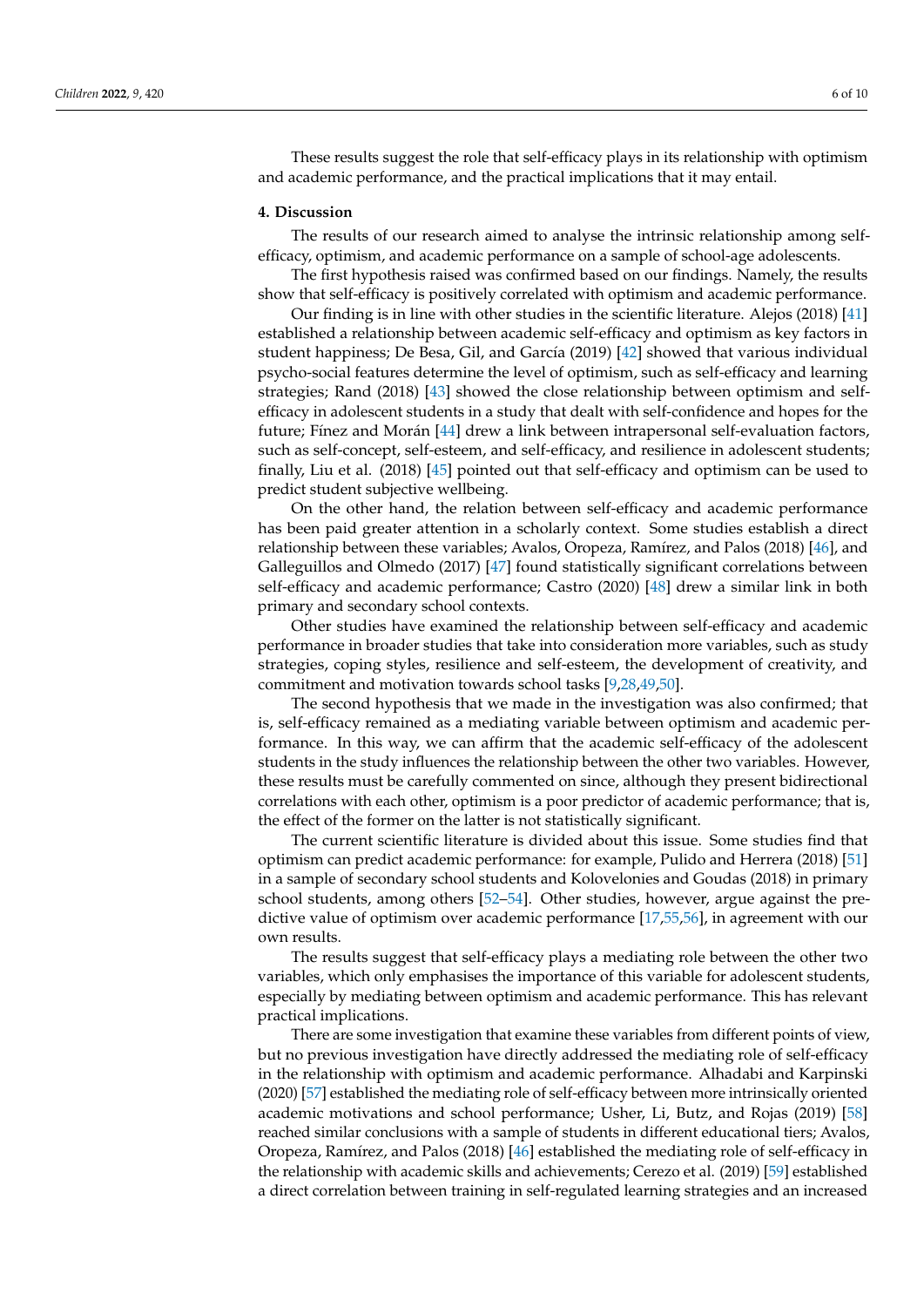understanding of said strategies, a relationship in which self-efficacy plays a mediating role. Alipio (2020) [\[60\]](#page-8-27) alluded to the influence of self-efficacy on value expectancy beliefs about students' academic performance. Udavar, Fiori, and Bausseron (2020) [\[61\]](#page-9-0) found that the relationship between achievement and emotional intelligence was supported by the modulation of the self-efficacy of adolescents.

### **5. Conclusions**

For these reasons, the important role played by the constructs used in our research is highlighted, which together with the personal and contextual circumstances of students, can directly affect school performance [\[62\]](#page-9-1).

The limitations of this study are chiefly related to its lateral nature. Data collection was a one-off event, and as a result, the data have no temporal depth, while scores can easily change significantly from year to year and even within the same school year. In a similar fashion, the schools were randomly selected in terms of type of school, students and teachers, socioeconomic conditions, and social/cultural settings.

Future studies should examine the role that self-efficacy plays for students as well as its influence on other psychological variables. That students feel competent in their school tasks is a prerequisite for other adaptive behaviours and an adequate personal and academic development. It is also necessary to undertake longitudinal studies that allow for an examination of the evolution of these constructs over a longer time span, although the methodological challenges that these studies pose must be recognised. In addition, it would be interesting to take into consideration other academic tiers, such as primary school (6–11 years) and university (18 years and over). It would also be of interest to take into consideration other sociodemographic variables, such as gender, age, and type of school (public, private, and rural environments). Similarly, programmes directed by psychology and educational professionals can also help to improve students' overall experience, decreasing the risk of early school dropout.

**Author Contributions:** Conceptualisation: C.S., P.U. and A.Q.-R.; data curation, C.S., P.U. and A.Q.- R.; investigation, C.S., P.U. and A.Q.-R.; methodology, C.S., P.U. and A.Q.-R.; supervision, C.S., P.U. and A.Q.-R.; writing—original draft, C.S., P.U. and A.Q.-R.; writing—review and editing, C.S., P.U. and A.Q.-R. All authors have read and agreed to the published version of the manuscript.

**Funding:** This study was performed by Research Group OPIICS (S46\_20R), University of Zaragoza (Zaragoza, Spain), and was supported by research funds provided by the Department of Science and Technology of the Government of Aragón (Spain) and the European Social Fund.

**Institutional Review Board Statement:** The study was conducted according to the guidelines of the Declaration of Helsinki and approved by the Ethics Review Committee of the OPIICS research group (S46\_20R), Psychology and Sociology Department, Universidad de Zaragoza, on 26 February 2021.

**Informed Consent Statement:** All students were volunteers and signed an informed consent form.

**Data Availability Statement:** The data presented in this study are available on request from the corresponding autor.

**Acknowledgments:** Universidad de Zaragoza, Fundación Bancaria Ibercaja y Fundación CAI (Ref. CH 17/21).

**Conflicts of Interest:** The authors declare no conflict of interest in this research.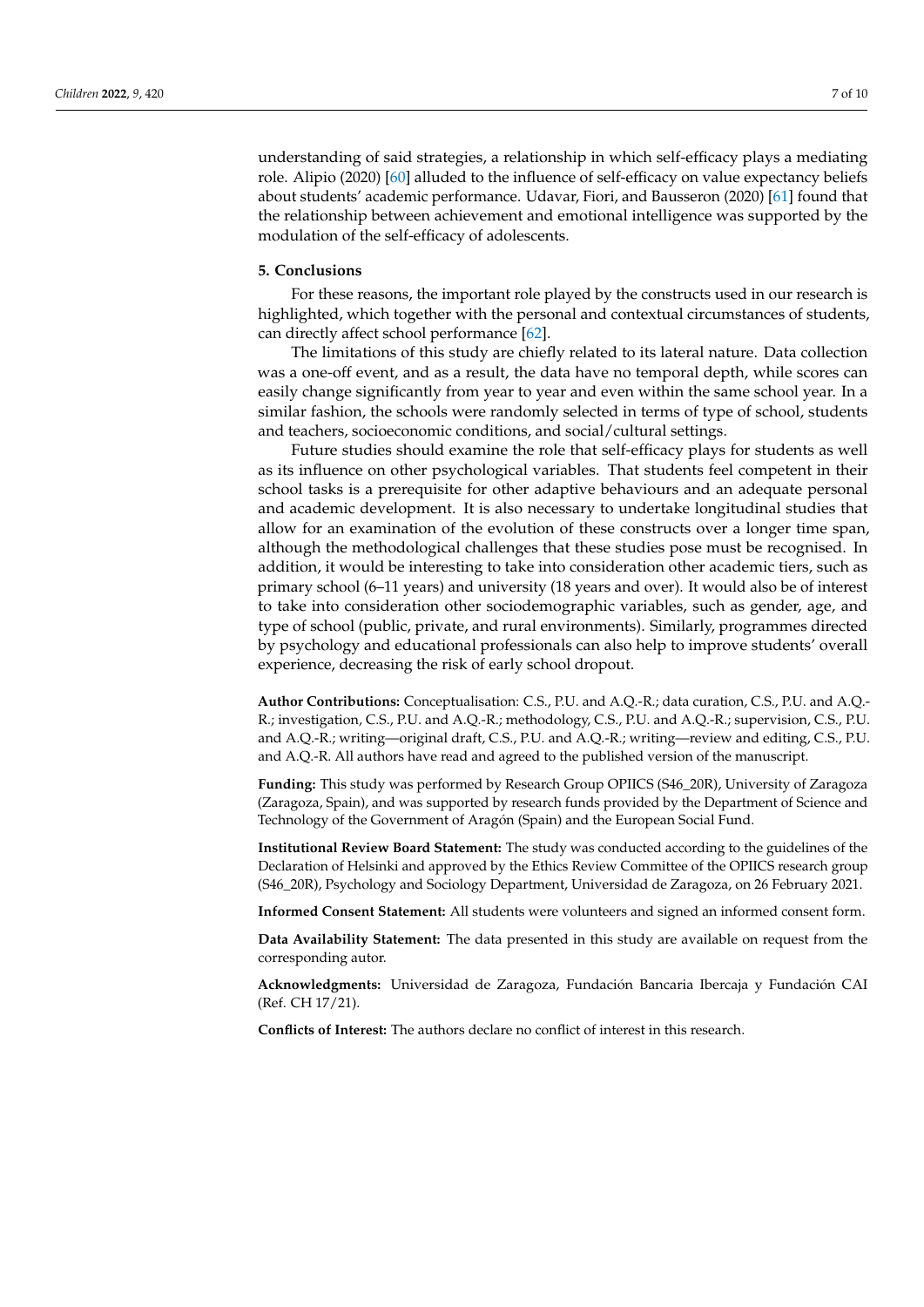# **References**

- <span id="page-7-0"></span>1. Longobardi, C.; Prino, L.E.; Marengo, D.; Settanni, M. Student-teacher relationships as a protective factor for school adjustment during the transition from middle to high school. *Front. Psy.* **2016**, *7*, 1–9. [\[CrossRef\]](http://doi.org/10.3389/fpsyg.2016.01988) [\[PubMed\]](http://www.ncbi.nlm.nih.gov/pubmed/28066305)
- <span id="page-7-1"></span>2. Barreno, S.; Haro, O.; Freire, P. Relation between academic performance and attendance as factors of student promotion. *Rev. Cátedra* **2019**, *2*, 44–59.
- <span id="page-7-2"></span>3. Palacios, X. Adolescencia: ¿una etapa problemática del desarrollo humano? *Rev. Cienc. Sal.* **2019**, *17*, 5–8.
- <span id="page-7-3"></span>4. Bandura, A. Guide for constructing self-efficacy scales. In *Self-Efficacy Beliefs of Adolescents*; Pajares, F., Urdan, T., Eds.; Information Age Publishing: Greenwich, CT, USA, 2006; Volume 5, pp. 307–337.
- <span id="page-7-4"></span>5. Rosal, I.; Bermejo, M. Autoeficacia en estudiantes universitarios: Diferencias entre el grado de maestro en educación primaria y los grados en ciencias. *Inter. J. Dev. Educ. Psy.* **2017**, *1*, 115–123.
- <span id="page-7-5"></span>6. García, J.M.; Inglés, C.; Vicent, M.; Gonzálvez, C.; Pérez, A.; San Martín, N. Escala de Autoeficacia Percibida Específica de Situaciones Académicas en Chile y su Relación con las Estrategias de Aprendizaje. *Rev. Iber. Diag. Eval.* **2016**, *41*, 118–131.
- <span id="page-7-6"></span>7. Galyon, C.E.; Blondin, C.A.; Yaw, J.S.; Nalls, M.L.; Williams, R.L. The relationship of academic self-efficacy to class participation and exam performance. *Soc. Psy. Educ.* **2012**, *15*, 233–249. [\[CrossRef\]](http://doi.org/10.1007/s11218-011-9175-x)
- <span id="page-7-7"></span>8. Ye, L.; Posada, A.; Liu, Y. The moderating effects of gender on the relationship between academic stress and academic self-efficacy. *Inter. J. Str. Manag.* **2018**, *25*, 56–61. [\[CrossRef\]](http://doi.org/10.1037/str0000089)
- <span id="page-7-8"></span>9. Honicke, T.; Broadbent, J. The influence of academic self-efficacy on academic performance: A systematic review. *Educ. Res. Rev.* **2016**, *17*, 63–84. [\[CrossRef\]](http://doi.org/10.1016/j.edurev.2015.11.002)
- <span id="page-7-9"></span>10. Eakman, A.; Kinney, A.; Schierl, M.; Henry, K. Academic performance in student service members/veterans: Effects of instructor autonomy support, academic self-efficacy and academic problems. *Educ. Psy.* **2019**, *39*, 1005–1026. [\[CrossRef\]](http://doi.org/10.1080/01443410.2019.1605048)
- <span id="page-7-10"></span>11. Mao, J.; Chiu, C.; Owens, B.; Brown, J.; Liao, J. Growing Followers: Exploring the Effects of Leader Humility on Follower Self-Expansion, Self-Efficacy, and Performance. *J. Manag. Stu.* **2019**, *56*, 343–371. [\[CrossRef\]](http://doi.org/10.1111/joms.12395)
- <span id="page-7-11"></span>12. Khan, M. Academic Self-Efficacy, Coping, and Academic Performance in College. *Int. J. Under. Res. Creat. Act.* **2013**, *5*, 1–11. [\[CrossRef\]](http://doi.org/10.7710/2168-0620.1006)
- <span id="page-7-12"></span>13. Keye, M.D.; Pidgeo, A.M. An investigation of the relationship between resilience, mindfulness, and academic self-efficacy. *Open J. Soc. Sci.* **2013**, *1*, 1–4. [\[CrossRef\]](http://doi.org/10.4236/jss.2013.16001)
- <span id="page-7-13"></span>14. Carver, C.S.; Scheier, M.F. Dispositional optimism. *Trends Cog. Sci.* **2014**, *18*, 293–299. [\[CrossRef\]](http://doi.org/10.1016/j.tics.2014.02.003) [\[PubMed\]](http://www.ncbi.nlm.nih.gov/pubmed/24630971)
- <span id="page-7-14"></span>15. Alfaro, J.; Guzmán, J.; Sirlopú, D.; García, C.; Reyes, F.; Gaudlitz, L. Propiedades psicométricas de la Escala de Satisfacción con la Vida en los Estudiantes (SLSS) de Huebner en niños y niñas de 10 a 12 años de Chile. *Anal. Psic.* **2016**, *32*, 383–392. [\[CrossRef\]](http://doi.org/10.6018/analesps.32.2.217441)
- <span id="page-7-15"></span>16. Cabras, C.; Mondo, M. Coping strategies, optimism, and life satisfaction among first-year university students in Italy: Gender and age differences. *High. Educ.* **2018**, *75*, 643–654. [\[CrossRef\]](http://doi.org/10.1007/s10734-017-0161-x)
- <span id="page-7-16"></span>17. Rand, K.; Martin, A.; Shea, A. Hope, but not optimism, predicts academic performance of law students beyond previous academic achievement. *J. Res. Pers.* **2011**, *45*, 683–686. [\[CrossRef\]](http://doi.org/10.1016/j.jrp.2011.08.004)
- <span id="page-7-17"></span>18. Khodarahmi, E.; Zarrinabadi, N. Self-Regulation and Academic Optimism in a Sample of Iranian Language Learners: Variations across Achievement Group and Gender. *Curr. Psy.* **2016**, *35*, 700–710. [\[CrossRef\]](http://doi.org/10.1007/s12144-015-9340-z)
- <span id="page-7-18"></span>19. Satici, B. Testing a model of subjective well-being: The roles of optimism, psychological vulnerability, and shyness. *Health Psych. Open* **2019**, *6*, 2055102919884290. [\[CrossRef\]](http://doi.org/10.1177/2055102919884290) [\[PubMed\]](http://www.ncbi.nlm.nih.gov/pubmed/31666980)
- <span id="page-7-19"></span>20. Ferrero, I.T.; Rico, T.P. Psicología Positiva y Promoción de la Salud Mental. Emociones Positivas y Negativas. In *Aplicaciones Educativas de la Psicología Positiva*; En, A.C., Vãnó, R., Eds.; Generalitat Valenciana: Valencia, Spain, 2010; pp. 130–140.
- 21. Garrido, E.; Ortega, N.; Escobar, J.; García, R. Evaluación de la asertividad en estudiantes universitarios con bajo rendimiento académico. *Rev. Cient. Elect. Psic.* **2009**, *9*, 53–69.
- <span id="page-7-20"></span>22. León, A.; Rodríguez, C.; Ferrel, F.; Ceballos, G. Asertividad y autoestima en estudiantes de primer semestre de la facultad de ciencias de la salud de una universidad pública de la ciudad de Santa Marta (Colombia). *Rev. Psic. Desde Car.* **2009**, *24*, 91–105.
- <span id="page-7-21"></span>23. Garbanzo, G. Factores asociados al rendimiento académico en estudiantes universitarios desde el nivel socioeconómico: Un estudio en la Universidad de Costa Rica. *Rev. Elect. Educ.* **2013**, *17*, 57–87. [\[CrossRef\]](http://doi.org/10.15359/ree.17-3.4)
- <span id="page-7-22"></span>24. Gil, J. Medición del nivel socioeconómico familiar en el alum¬nado de Educación Primaria. *Rev. Educ.* **2011**, *362*, 298–322.
- <span id="page-7-23"></span>25. Córdoba, L.; García, V.; Luengo, L.; Vizuete, M.; Feu, S. How academic career and habits related to the school environment influence on academic performance in the physical education subject. *Retos* **2012**, *21*, 9–13.
- <span id="page-7-24"></span>26. Carmona, C.; Sánchez, P.; Bakieva, M. Actividades extraescolares y rendimiento académico: Diferencias en autoconcepto y género. *Rev. Inv. Educ.* **2011**, *29*, 447–465.
- <span id="page-7-25"></span>27. Hernando, A.; Oliva, A.; Pertegal, M. Variables familiares y rendimiento académico en la adolescencia. *Est. Psic.* **2012**, *33*, 51–65. [\[CrossRef\]](http://doi.org/10.1174/021093912799803791)
- <span id="page-7-26"></span>28. González, N.I. Autoestima, Optimismo y Resiliencia en Niños en Situación de Pobreza. *Rev. Int. Psic.* **2018**, *16*, 2–119.
- <span id="page-7-27"></span>29. Fierro, S.; Almagro, B.J.; Sáenz-López, P. Necesidades psicológicas, motivación e inteligencia emocional en Educación Física. *Rev. Elect. Inter. Form. Prof.* **2019**, *22*, 167–186. [\[CrossRef\]](http://doi.org/10.6018/reifop.22.2.345241)
- <span id="page-7-28"></span>30. Pulido, F.; Herrera, F. Influencia de la felicidad en el rendimiento académico en primaria: Importancia de las variables sociodemográficas en un contexto pluricultural. *Rev. Esp. Orien. Psicop.* **2019**, *30*, 41–56. [\[CrossRef\]](http://doi.org/10.5944/reop.vol.30.num.1.2019.25193)
- <span id="page-7-29"></span>31. Méndez, J. Autoconcepto académico y rendimiento académico en estudiantes de la Universidad de la Frontera: Análisis comparative por facultades. *Rev. Invest. Educ.* **2016**, *26*, 169–188.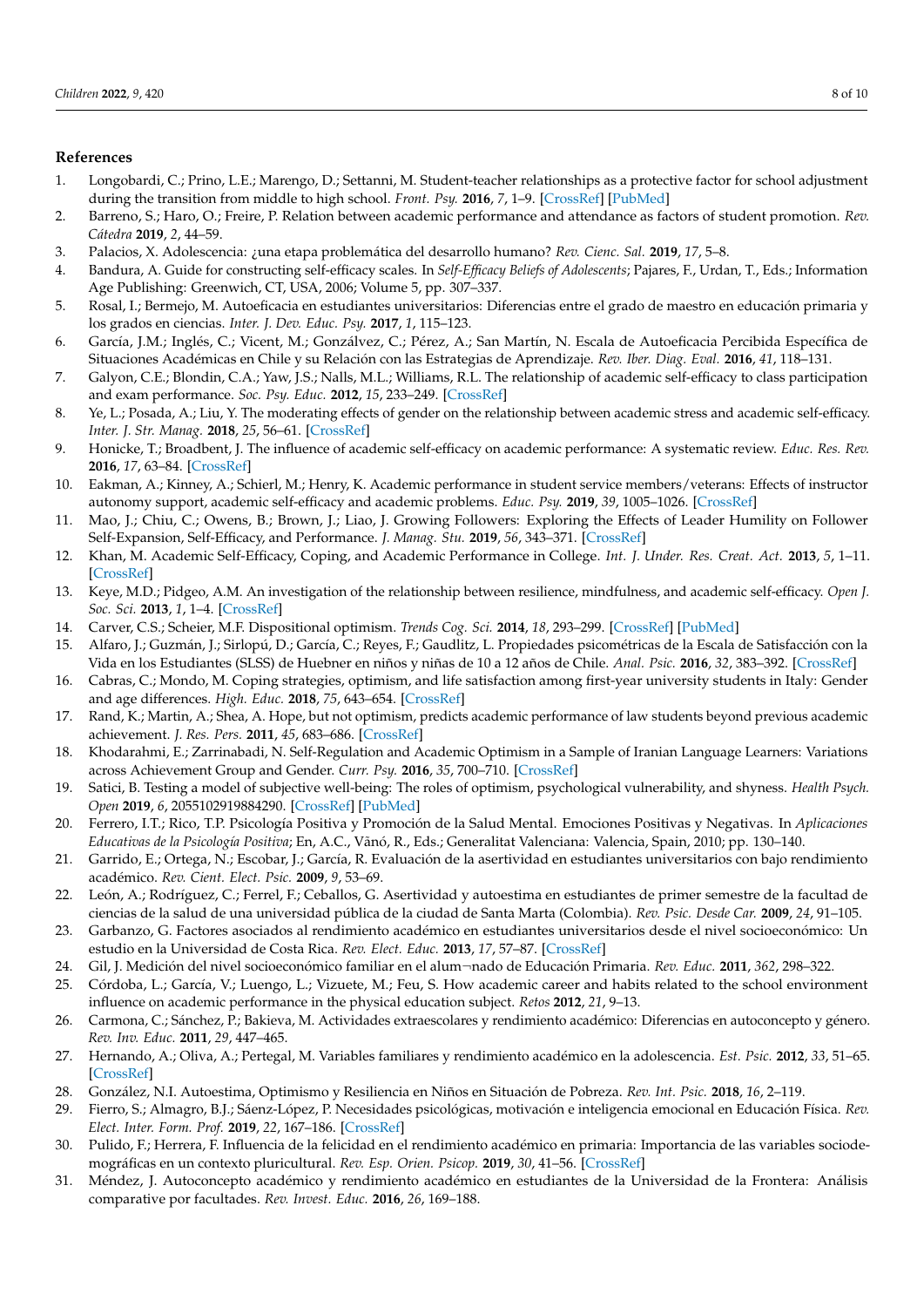- <span id="page-8-0"></span>32. Vizoso, C.; Arias, O. Resiliencia, optimismo y burnout académico en estudiantes universitarios. *Europ. J. Educ. Psy.* **2018**, *11*, 47–59. [\[CrossRef\]](http://doi.org/10.30552/ejep.v11i1.185)
- <span id="page-8-1"></span>33. García, J.M.; Inglés, C.; Torregrosa, M.; Ruiz-Esteban, C.; Díaz, A.; Pérez, E.; Martínez, M. Propiedades psicométricas de la Escala de Autoeficacia Percibida Específica de Situaciones Académicas en una muestra de estudiantes españoles de Educación Secundaria Obligatoria. *Eur. J. Educ. Psy.* **2010**, *3*, 61–73. [\[CrossRef\]](http://doi.org/10.30552/ejep.v3i1.51)
- <span id="page-8-2"></span>34. Scheier, M.F.; Carver, C.S.; Bridges, M.W. Distinguising optimism from neuroticism (and trait anxiety, self mastery and self este-em): A reevaluation of the Life Orientation Test. *J. Pers. Soc. Psy.* **1994**, *67*, 1.063–1.078.
- <span id="page-8-3"></span>35. Ferrando, P.J.; Chico, E.; Tous, J.M. Propiedades psicométricas del test de optimismo Life Orientation Test (LOT). *Psicothema* **2022**, *14*, 673–680.
- <span id="page-8-4"></span>36. Barca, A.; Peralbo, M.; Porto, A.; Marcos, J.; Brenlla, J. Metas académicas del alumnado de Educación Secundaria Obligatoria (ESO) y Bachillerato con alto y bajo rendimiento escolar. *Rev. Educ.* **2011**, *354*, 341–368.
- <span id="page-8-5"></span>37. Risso, A.; Peralbo, M.; Barca, A. Cambios en las variables predictoras del rendimiento escolar en Enseñanza Secundaria. *Psicothema* **2010**, *22*, 790–796.
- <span id="page-8-6"></span>38. Asociación Médica Mundial. *Declaración de Helsinki. Principios Éticos Para las Investigaciones con los Seres Humanos*; AMM: Seoul, Korea, 2002.
- <span id="page-8-7"></span>39. Hayes, A.F. *Introduction to Mediation, Moderation, and Conditional Process Analysis: A Regression-Based Approach*; Guilford Press: New York, NY, USA, 2018.
- <span id="page-8-8"></span>40. Tal-Or, N.; Cohen, J.; Tsarfati, Y.; Gunther, A. Testing causal direction in the influence of presumed media influence. *Sage Open* **2010**, *37*, 801–824. [\[CrossRef\]](http://doi.org/10.1177/0093650210362684)
- <span id="page-8-9"></span>41. Alejos, C. Autoeficacia y Optimismo Atributivo en la Determinación de la Felicidad en Estudiantes de una Universidad Privada de Lima Sur. Ph.D. Thesis, Universidad Autónoma del Perú, Lima, Peru, 2018.
- <span id="page-8-10"></span>42. De Besa, M.R.; Gil, J.; García, A.J. Variables psicosociales y rendimiento académico asociados al optimismo en estudiantes universitarios españoles de nuevo ingreso. *Act. Colom. Psic.* **2019**, *22*, 152–163. [\[CrossRef\]](http://doi.org/10.14718/ACP.2019.22.1.8)
- <span id="page-8-11"></span>43. Rand, K.L. Hope, self-efficacy, and optimism: Conceptual and empirical differences. In *The Oxford Handbook of Hope*; Oxford Library of Psychology; Gallagher, M.W., Lopez, S.J., Eds.; Oxford University Press: Oxford, UK, 2018; pp. 45–58.
- <span id="page-8-12"></span>44. Fínez, M.J.; Morán, C. Resiliencia y autovaloraciones esenciales: Estudio comparativo en adolescentes y jóvenes. *Psychol. Soc. Educ.* **2017**, *9*, 347–356. [\[CrossRef\]](http://doi.org/10.25115/psye.v9i3.857)
- <span id="page-8-13"></span>45. Liu, C.; Cheng, Y.; Hsu, A.; Chen, C.; Liu, J.; Yu, G. Optimism and self-efficacy mediate the association between shyness and subjective well-being among Chinese working adults. *PLoS ONE* **2018**, *13*, e0194559. [\[CrossRef\]](http://doi.org/10.1371/journal.pone.0194559)
- <span id="page-8-14"></span>46. Avalos, M.L.; Oropeza, R.; Ramírez, J.C.; Palos, M.U. Percepción de autoeficacia y rendimiento académico en estudiantes de bachillerato. *Rev. Cienc. Soc. Hum.* **2018**, *22*, 33–46. [\[CrossRef\]](http://doi.org/10.33064/39crscsh1323)
- <span id="page-8-15"></span>47. Galleguillos, P.; Olmedo, E.M. Autoeficacia académica y rendimiento escolar: Un estudio metodológico y correlacional en escolares. *ReiDoCrea* **2017**, *6*, 156–169. [\[CrossRef\]](http://doi.org/10.30827/Digibug.45469)
- <span id="page-8-16"></span>48. Castro, M. Autoeficacia y Rendimiento Académico en Adolescentes de un Centro de Educación Técnico Productiva. Ph.D. Thesis, Universidad César Vallejo, Lima, Peru, 2020.
- <span id="page-8-17"></span>49. Martínez, J.G.; Medina, A.R. Enfoques de aprendizaje, autorregulación y autoeficacia y su influencia en el rendimiento académico en estudiantes universitarios de Psicología. *Eur. J. Investig. Health Psychol. Educ.* **2019**, *9*, 95–107. [\[CrossRef\]](http://doi.org/10.30552/ejihpe.v9i2.323)
- <span id="page-8-18"></span>50. Stajkovic, A.; Bandura, A.; Locke, E.; Lee, D.; Sergent, K. Test of three conceptual models of influence of the big five personality traits and self-efficacy on academic performance: A meta-analytic path-analysis. *Pers. Indiv. Diff.* **2018**, *120*, 238–245. [\[CrossRef\]](http://doi.org/10.1016/j.paid.2017.08.014)
- <span id="page-8-19"></span>51. Pulido, F.; Herrera, F. Estados emocionales contrapuestos como predictores del rendimiento académico en secundaria. *Rev. Inv. Educ.* **2018**, *37*, 93–109. [\[CrossRef\]](http://doi.org/10.6018/rie.37.1.289821)
- <span id="page-8-20"></span>52. Fernández, L.; González, A.; Trianes, M. Relaciones entre estrés académico, apoyo social, optimismo-pesimismo y autoestima en estudiantes universitarios. *Electr. J. Res. Educ. Psy.* **2015**, *13*, 111–130. [\[CrossRef\]](http://doi.org/10.14204/ejrep.35.14053)
- 53. Martínez, I.; Youssef, C.; Chambel, M.; Marques, A. Antecedents of academic performance of university students: Academic engagement and psychological capital resources. *Educ. Psy.* **2019**, *39*, 1047–1067. [\[CrossRef\]](http://doi.org/10.1080/01443410.2019.1623382)
- <span id="page-8-21"></span>54. Vizoso, C.; Arias, C.; Rodríguez, C. Exploring coping and optimism as predictors of academic burnout and performance among university students. *Educ. Psychol.* **2019**, *39*, 768–783. [\[CrossRef\]](http://doi.org/10.1080/01443410.2018.1545996)
- <span id="page-8-22"></span>55. Lewine, R.; Sommers, A. Unrealistic Optimism in the Pursuit of Academic Success. *Int. J. Schol. Teach. Learn.* **2016**, *10*, 4. [\[CrossRef\]](http://doi.org/10.20429/ijsotl.2016.100204)
- <span id="page-8-23"></span>56. Mackenzie, S.; Fischer, I.; Rand, K. Hope, optimism, and affect as predictors and consequences of expectancies: The potential moderating roles of perceived control and success. *J. Res. Pers.* **2020**, *84*, 103903. [\[CrossRef\]](http://doi.org/10.1016/j.jrp.2019.103903)
- <span id="page-8-24"></span>57. Alhadabi, A.; Karpinski, A. Grit, self-efficacy, achievement orientation goals, and academic performance in University students. *Inter. J. Adol. Youth* **2020**, *25*, 519–535. [\[CrossRef\]](http://doi.org/10.1080/02673843.2019.1679202)
- <span id="page-8-25"></span>58. Usher, E.; Li, C.; Butz, A.; Rojas, J.P. Perseverant grit and self-efficacy: Are both essential for children's academic success? *J. Educ. Psy.* **2019**, *111*, 877–902. [\[CrossRef\]](http://doi.org/10.1037/edu0000324)
- <span id="page-8-26"></span>59. Cerezo, R.; Fernández, E.; Amieiro, N.; Valle, A.; Rosário, P.; Núñez, J.C. Mediating Role of Self-efficacy and Usefulness between Self-Regulated Learning Strategy Knowledge and Its Use. *Rev. Psicodid.* **2019**, *24*, 1–8. [\[CrossRef\]](http://doi.org/10.1016/j.psicod.2018.08.001)
- <span id="page-8-27"></span>60. Alipio, M. Predicting Academic Performance of College Freshmen in the Philippines using Psychological Variables and Expectancy-Value Beliefs to Outcomes-Based Education: A Path Analysis. *Educ. Adm. EdArXiv* **2020**, *1*, 1–15. [\[CrossRef\]](http://doi.org/10.35542/osf.io/pra6z)